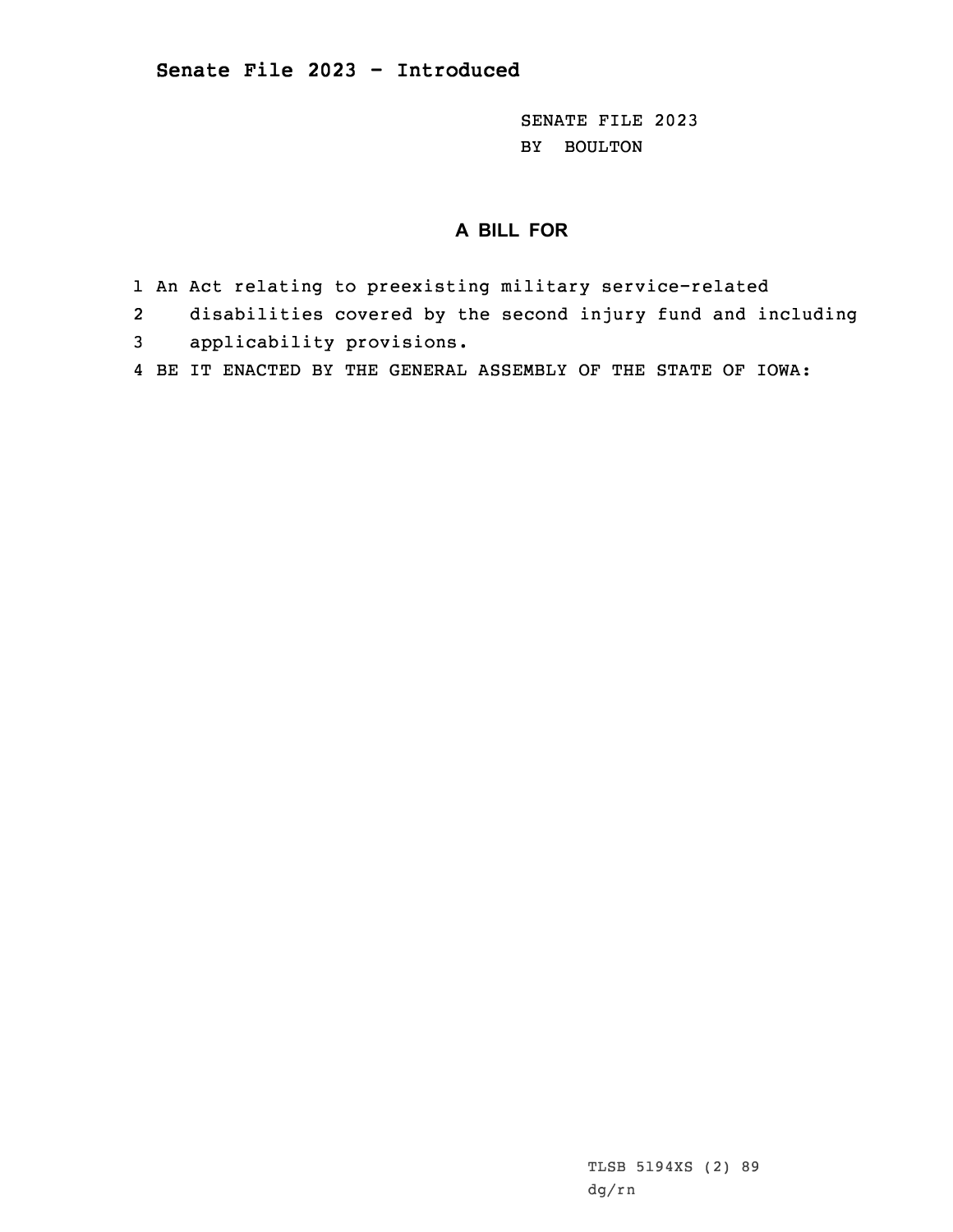1 Section 1. Section 85.64, subsection 1, Code 2022, is 2 amended to read as follows:

 1. If an employee who has previously lost, or lost the use of, one hand, one arm, one foot, one leg, or one eye, or has suffered any other preexisting disability resulting from the employee's military service, becomes permanently disabled by <sup>a</sup> compensable injury which has resulted in the loss of or loss of use of another such member or organ, the employer shall be liable only for the degree of disability which would have resulted from the latter injury if there had been no preexisting disability. In addition to such compensation, and after the expiration of the full period provided by law for 13 the payments thereof by the employer, the employee shall be paid out of the "Second Injury Fund" created by this subchapter the remainder of such compensation as would be payable for the degree of permanent disability involved after first deducting from such remainder the compensable value of the previously lost member or organ, or preexisting military service-related disability.

20 Sec. 2. APPLICABILITY. This Act applies to injuries 21 occurring on or after the effective date of this Act. 22EXPLANATION

23 **The inclusion of this explanation does not constitute agreement with** 24**the explanation's substance by the members of the general assembly.**

25 This bill relates to preexisting military service-related 26 disabilities covered by the second injury fund and includes 27 applicability provisions.

 The bill makes employers liable for the permanent disability of an employee by <sup>a</sup> compensable injury which resulted in the loss of or loss of use of <sup>a</sup> hand, arm, foot, leg, or eye to the degree of disability which would have resulted from the latter injury if there had been no preexisting military service-related disability.

34 The bill requires, after the expiration of the full period 35 provided by law for payments from the employer, for the state

-1-

LSB 5194XS (2) 89  $dg/rn$  1/2